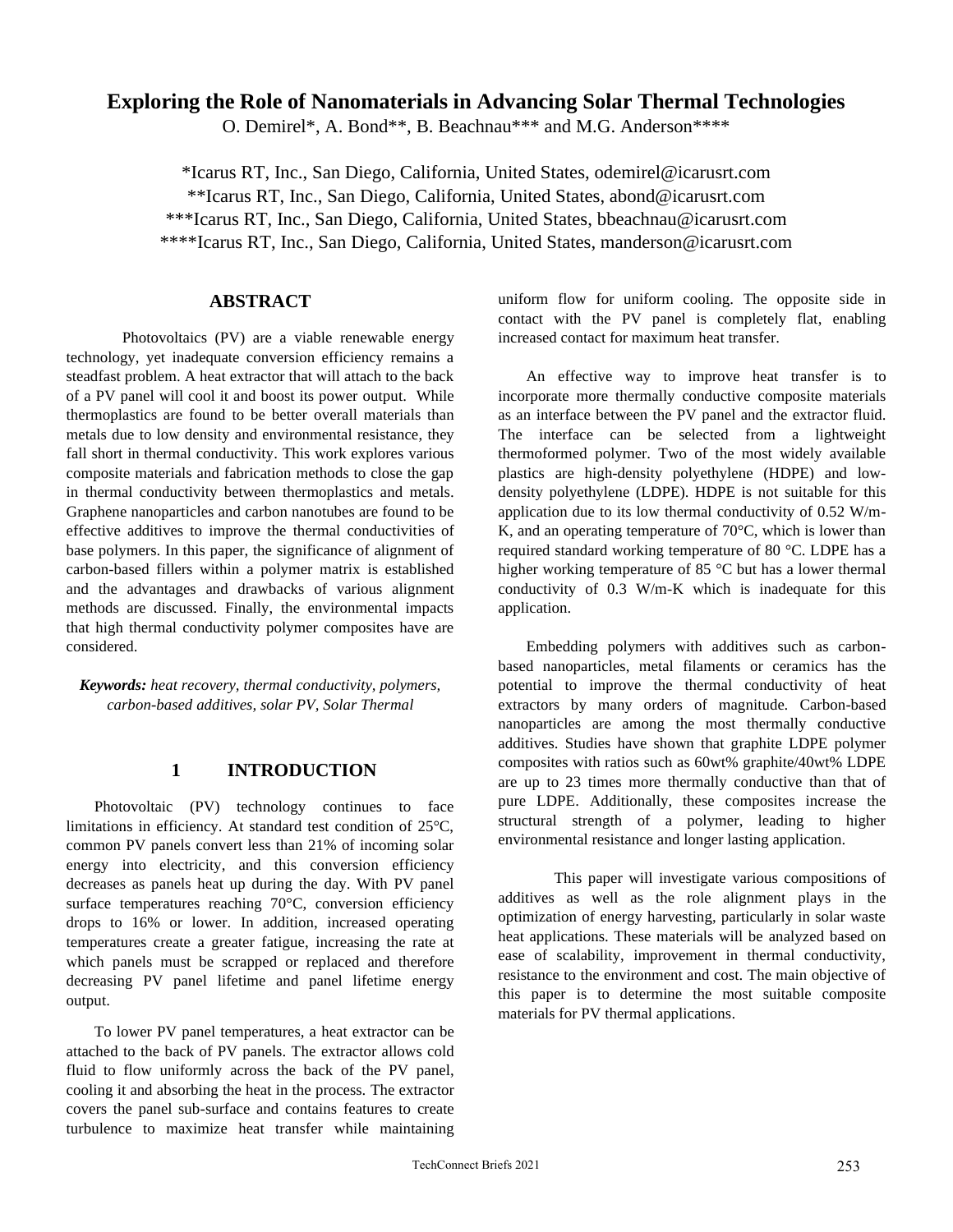## **2 EXTRACTOR MATERIALS**

In this application, each material must be analyzed based on their thermal conductivity  $(k)$ , coefficient of linear thermal expansion (*α*) and density (*ρ*). Ensuring high *k* value (W m<sup>-1</sup>) K-1 ) will maximize the thermal efficiency of the heat extractors. The value of  $\alpha$  (10<sup>-6</sup> °C<sup>-1</sup>) is important because materials that expand at different rates, due to delamination and debonding effects, may result in structural defects to the components over time. Table 1 compares these parameters for suitable materials. Although metals such as aluminum and copper possess high thermal conductivity, their density is high, making them non-ideal. This shifts the focus to thermoplastic polymers such as polypropylene, ABS, polyethylene and polycarbonate. Among these, polypropylene and LDPE stand out with their low density. These thermoplastics are also attractive due to their non-hygroscopic nature and low cost. The primary flaw of all these polymers is their heat transfer coefficient; it is approximately 3 orders of magnitude smaller than that of metals.

| Material    | k, W m <sup>-1</sup> K <sup>-1</sup> | $\alpha$ , 10 <sup>-6</sup> °C <sup>-1</sup> | $\rho$ , g cm <sup>-3</sup> |
|-------------|--------------------------------------|----------------------------------------------|-----------------------------|
| Cu          | 386                                  | 16.7                                         | 8.96                        |
| A1          | 239                                  | $21 - 24$                                    | 2.7                         |
| <b>PP</b>   | $0.20 - 0.40$                        | 65-160                                       | $0.89 - 1.84$               |
| <b>LDPE</b> | 0.33                                 | 175                                          | $0.91 - 0.94$               |
| PC          | $0.17 - 0.21$                        | 65-70.2                                      | 1.18-1.26                   |
| <b>ABS</b>  | $0.13 - 0.19$                        | 72-108                                       | $0.88 - 3.50$               |
| Nylon-6     | $0.23 - 0.32$                        | 80                                           | 1.07-1.29                   |

**Table 1:** Summary of potential extractor materials, thermal properties and density

Neither thermally conductive metals nor commercial thermoplastic polymers are adequate solutions for PV heat extraction application. From the two, thermoplastics are more economically viable, and their heat transfer abilities can be improved through appropriate additives. Carbon based materials including diamond, graphene nanoparticles (GnPs) and single/multi walled carbon nanotubes (SWCNT/MWCNT) are among the most thermally conductive materials on earth and have the potential to improve thermal conductivity of heat extractors if fabricated properly. Table 2 compares the thermal conductivities of carbon-based particles that are filler candidates in our application. Additionally, thermal boundary resistance, TBR  $(m<sup>2</sup> K W<sup>-1</sup>)$  between the filler and the polymer is considered. The lower this value, the higher thermal conductivity the composite will have [1]. Two materials that stand out are GnPs and CNTs. With their heat transfer coefficient about five orders of magnitude larger than that of polymers and their low TBR value, the addition of these two nano-scale

materials into polymers is a promising method for improving overall thermal conductivity.

| Material     | k, W m <sup>-1</sup> K <sup>-1</sup> | $\alpha$ , 10 <sup>-6</sup> °C <sup>-1</sup> | <b>TBR</b> [1]      |
|--------------|--------------------------------------|----------------------------------------------|---------------------|
| Diamond      | 2200                                 | 0.8                                          |                     |
| Graphite nP  | 470                                  | 4-8                                          |                     |
| GnP          | 4000                                 | $\sim$ -3 to -8                              | $10^{-9}$           |
| <b>SWCNT</b> | 3500                                 |                                              | $10^{-8} - 10^{-7}$ |
| <b>MWCNT</b> | 2586                                 |                                              | $10^{-8} - 10^{-7}$ |

**Table 2:** Summary of various materials comparing thermal properties sufficient to heat extractor application

### **3 FABRICATION**

Random distribution of high-*k* materials has been demonstrated to increase the *k* value of the resulting composite polymer. Additional improvement can be achieved by aligning the high-*k* materials to create thermal pathways. Even an incomplete pathway will increase the ability of heat exchangers to remove heat from the panel by lowering the resistance that heat transferring through the material experiences for a given portion of the extractor [2].

Furthermore, the orientation of certain materials within the polymer matrix can greatly alter thermal conductivity. For example, alignment, even if not a continuous pathway, is essential for graphene where its high in-plane *k*-value reaches up to  $5000 \text{ W } \text{m}^{-1} \text{ K}^{-1}$ , yet its out-of-plane thermal conductivity is only approximately  $10-20$  W m<sup>-1</sup> K<sup>-1</sup> [1]. Aligned pathways stretching between two conducting faces can lead to thermal conductivities up to 300% higher than the randomly distributed alternative with the percentage highly dependent on fabrication methods and concentration of filler materials [1].

A few potential fabrication methods are discussed below; all of which possess their own advantages and drawbacks within a heat extractor application.

## **3.1 Mechanical Densification of CNTs**

Previous studies have shown that CNTs have the potential to greatly improve thermal conductivity of a base polymer through the method of mechanical densification and aligning carbon nanotubes. In one study by Marconnet et al., this method was shown to improve the *k* value of a polymer by a factor of approximately 18 (16.7 vol% CNT) [3]. To achieve mechanical alignment, initially, MWCNTs are grown using chemical vapor deposition. Then their volume fraction is increased through mechanical densification, which is a process that also ensures alignment. The resulting material can then be filled with a polymer in fluid or glass transition state [4].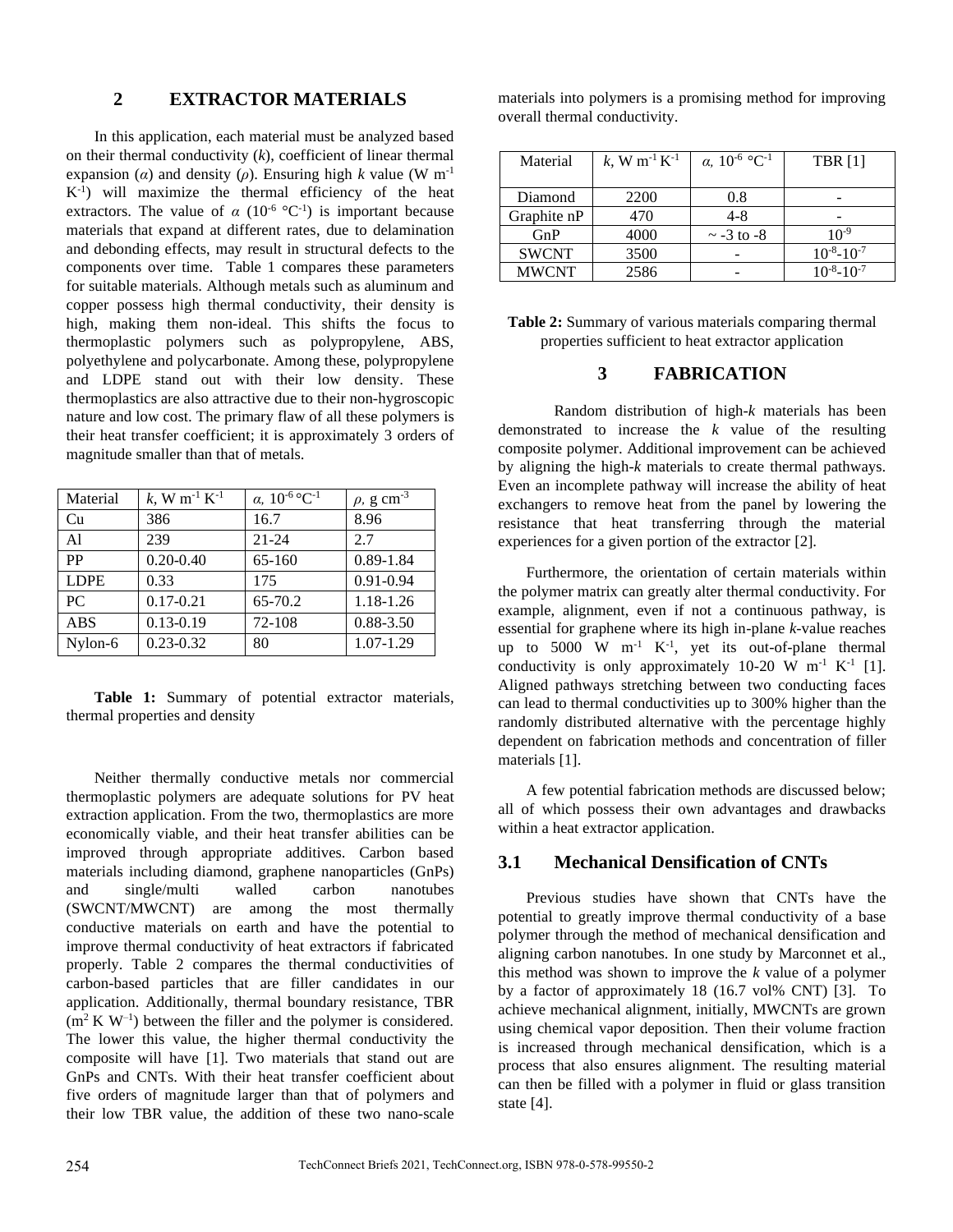This method poses some challenges as in order to achieve high levels of thermal conductivity the CNT must be densely aligned (about 17 by volume or more for significant change) [3]. Additionally, this method was shown to create defective MWCNTs with even higher than expected levels of defects in production environments. These are two of many scalability issues that will be difficult to overcome in the near future.

### **3.2 Magnetic Field Alignment**

The distribution of the thermally conductive filling could be performed through the usage of a magnetic field of sufficient strength. This would require an inserted filling that is magnetic (i.e., iron, nickel, etc.), but which will not interact negatively with the fluid flowing through the panel or the outside environment. Iron would likely experience oxidation when used in wet environments, damaging the structural integrity of the extractor panel and contaminating the fluid. Other magnetic metals such as nickel or cobalt don't have high enough thermal conductivities to make a sufficient impact. To combat this, Yan et al. explored the magnetic field alignment of GnP functionalized iron oxide, GnP-Fe3O4, within epoxy. It was found that with this alignment, a 40% improvement to thermal conductivity compared to random distribution was achieved [2].

#### **3.3 Electric Field Alignment**

One viable method of distributing thermally conductive pathways within the insulating plastic is the alignment of thermally conductive nanoparticles (nPs) through the use of an electric field. Graphite, GnPs, and carbon nanotubes are relevant materials that could be used in this method; they are light and possess a significantly high thermal conductivity. Although electrically aligned materials have been proven to provide better pathways than randomly distributed particles, there are still issues where the material will not reach through the entire layer of insulating polymer and the pathways will be incomplete. Figure 1 compares four scanning electron microscope (SEM) images taken by Shuying et al. of GnP alignment with the application of an AC electric field. Over a short period of time, a defined alignment is achieved. Thermal conductivity in parallel to the alignment increased approximately 50% compared to randomly distributed GnPs [5]. One major benefit of this application is that noticeable improvement can be observed even at low volume content of GnPs. In this particular study, an almost 50% conductivity improvement (Figure 2) was observed even 1.08 vol% GnPs when compared to unfilled epoxy [5]. Additional to graphene, ceramics such as aluminum nitride (AlN) and boron nitride (BN) have been studied under induced electric field. A study by Myojo et al., has shown an improvement of up to a factor of 30 when compared to unaligned base polymer [6].



Figure 1: GnP alignment with the application of an AC electric field of 25 V/mm where a) is at time,  $t= 0$ , b) after 4 min, c) after 10 min and d) after 20 min [5].



Figure 2: Thermal conductivity in various trajectories with increasing graphene content [5].

#### **3.4 Acoustic Alignment**

Acoustic waves can be deployed to displace randomly dispensed particles. The use of acoustic waves to shift particles draws the inserted material to the points of low pressure, or nodes. [7] There is a dependency on the wave frequencies deployed on the fluid [7]. In multi-nodal systems, nodes are located half a wavelength apart; to create many pathways or nodes in a given length, the wavelength must be much smaller than the panel length in the direction of the wave travel.[7]. Questions arise in whether the vibrations, drawing material closer to nodes, would affect the polymer as well. If polymer is drawn to nodes and away from anti-nodes, the fully formed extractor may not be able to withstand fluid at the anti-node locations and breakdown faster during use.